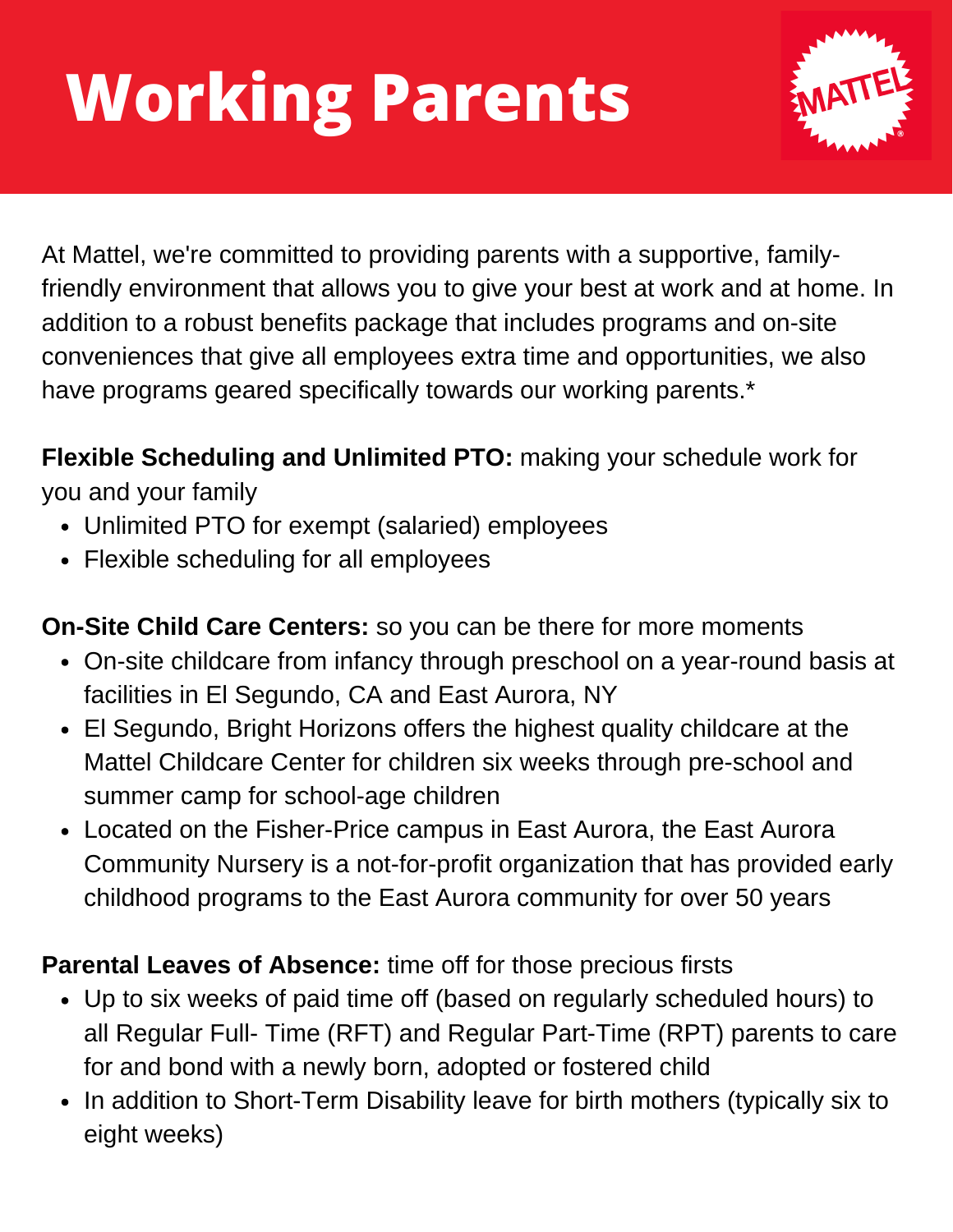

#### **Phase Back to Work Program:** easing the transition to this new

balancing act

- Option to work a reduced schedule at regular pay for the first month after returning from a baby bonding leave
	- 30-hour schedule at 100% pay
	- Flexible arrangements reduced workweek (4 full days) or reduced hours over a 5-day workweek
	- For Regular Full-Time employees
- Guidance to managers on how to provide the ultimate support to parents returning from leave

## **Dependent Care Flexible Spending Account:** putting childcare money

back in your pocket

Pre-tax benefit account used to pay for eligible dependent care services, such as preschool, summer day camp, before or after school programs, and child or adult daycare

**Parents @ Mattel Employee Resource Group:** giving parents a voice and support

- Company-wide network of parents for support and resources from before baby to the college years
- Events including speakers on parenting and relationship topics
- Helping parents achieve successful work/life integration
- Impact on Mattel's programs and policies
- Supported by executive leadership sponsors

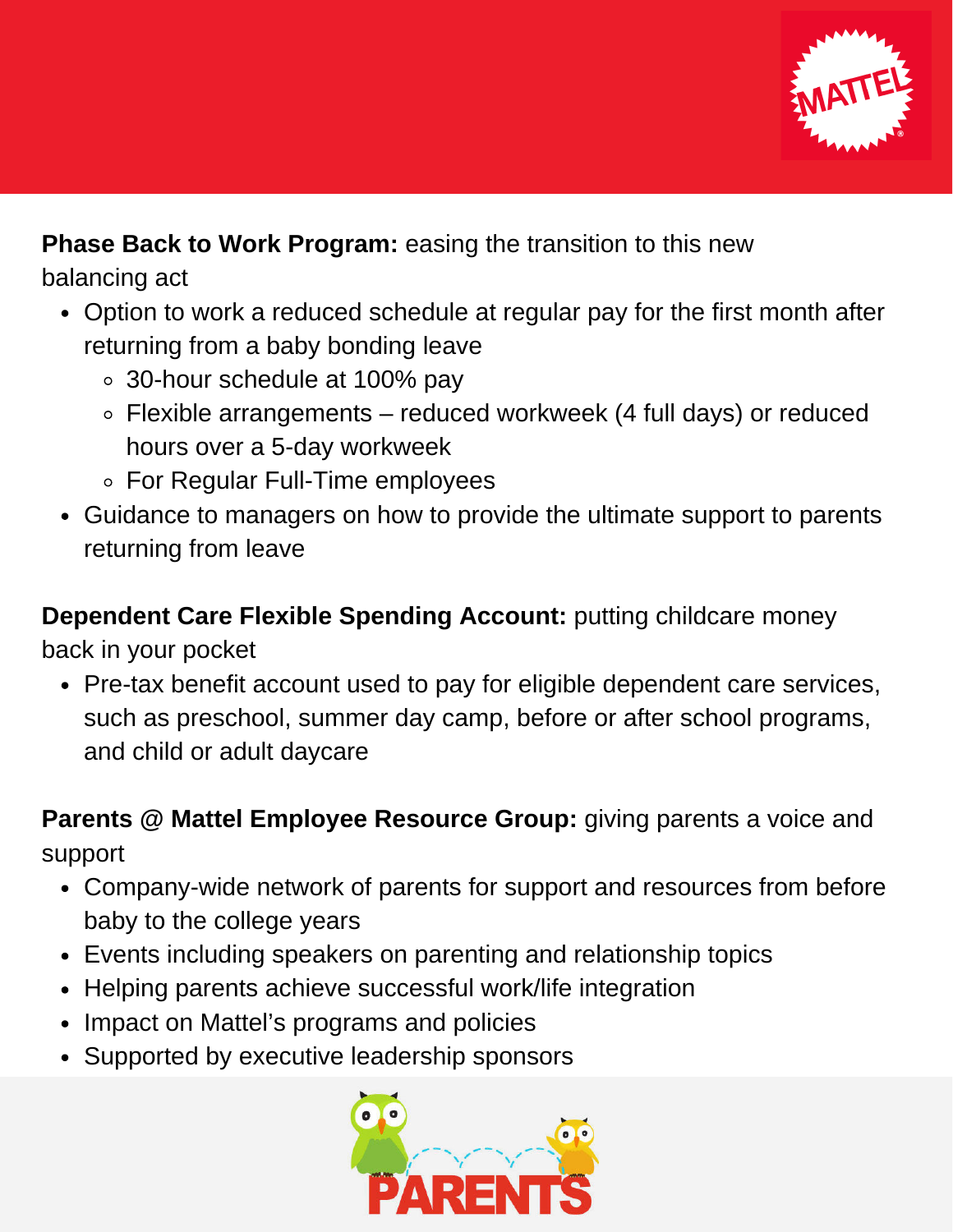

**Fertility Services:** so you can focus on what's really important - having the family you've always wanted

Eligible expenses reimbursed at 80%, to a maximum of \$15,000 per couple

**College Coach:** giving you and your high schoolers a head start

- College prep assistance including:
	- Maximizing the high school experience
	- $\circ$  Selecting the right colleges
	- Submitting standout applications
	- Researching financial aid options

**Take Your Kids to Work Day:** one of the best days of the year

- Fun, interactive workshops hosted by our brand teams for kids of all ages
- An opportunity for them to see a day in the life at a toy company

**Holiday Schedules:** spend those special times of year with your

family

- Generous holiday schedule centered around school closures
- End of the year shutdown between Christmas and New Year's Employee Assistance

**Program:** because life with kids is full of curveballs

- Free and confidential access to unlimited phone support and up to five sessions with a counselor for employees and family members
- EAP counselors can help with legal services, relationship concerns, childcare and elder care assistance, and psychological needs